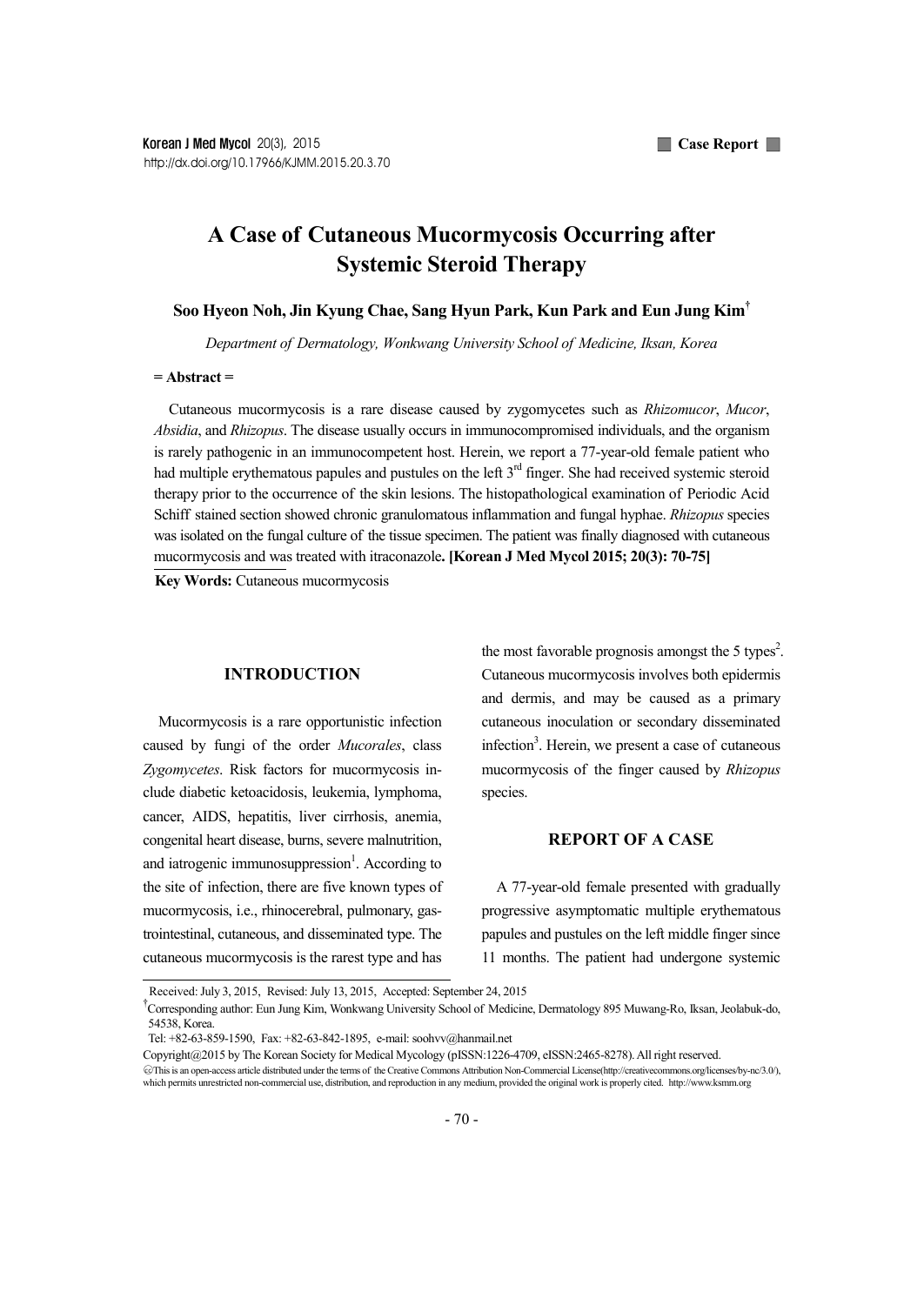

**Fig. 1. (A)** Multiple erythematous hard papules with central crust and pustules on left 3rd finger **(B)** After 2 months of therapy, the lesions were improved with re sidual hyperkeratosis.

steroid therapy in March 18, 2014, as treatment for gout affecting her right foot. She was started on methylprednisolone 60 mg/day followed by a 6 day taper to 10 mg/day and then, the baseline dose of methylprednisolone was administered for 2 weeks. Thereafter, she was treated with methyl prednisolone 5 mg/day for 2 weeks followed by 2.5 mg/day for 1 month. Approximately 1 month after administration of methylprednisolone, multiple papules and pustules with surrounding erythema occurred on the left middle finger. There was no history of trauma. She had a history of atrial fibrillation, hypertension and compression fracture of lumbar vertebrae, and had undergone bilateral subtotal thyroidectomy as treatment for goiter. Dermatological examination revealed well-defined multiple erythematous, hard papules with a central crust, and pustules on the dorsal surface of the finger (Fig. 1A). There were no signs of regional lymphadenopathy. Laboratory investigation showed a leukocyte count of 13,750/μl and hemoglobin of 11.2 g/dL. The serum aspartate aminotransferase (AST) and alanine aminotransferase (ALT) were 40 IU/L and 72 IU/L. The serum creatinine was 0.54 mg/dL; the blood urea nitrogen was 15.5 mg/ dL. The C-reactive protein was 0.60 mg/L. Chest radiography revealed non-specific findings. Histo pathology of the skin biopsy specimen under low power view showed diffuse inflammatory infiltration and necrosis in the epidermis and deep dermis (Fig. 2A). High power view of the specimen presented chronic granulomatous inflammation with lymphohistiocytes and multinucleated giant cell in the dermis (Fig. 2B). Non-septate fungal hyphae with large and long branches oriented at right angles, were observed on the microscopic examination with Periodic Acid Schiff staining (Fig. 2C). The fungal culture of the tissue specimen on Sabouraud's agar plate revealed rapidly growing whitish cottony colonies that turned dark brown at the surface of the plate (Fig. 3A). On the staining with lactophenol cotton blue stain, the fungus showed brown colored rhizoids and unbranched sporangiospores with sporangia on each end (Fig. 3B). The isolate was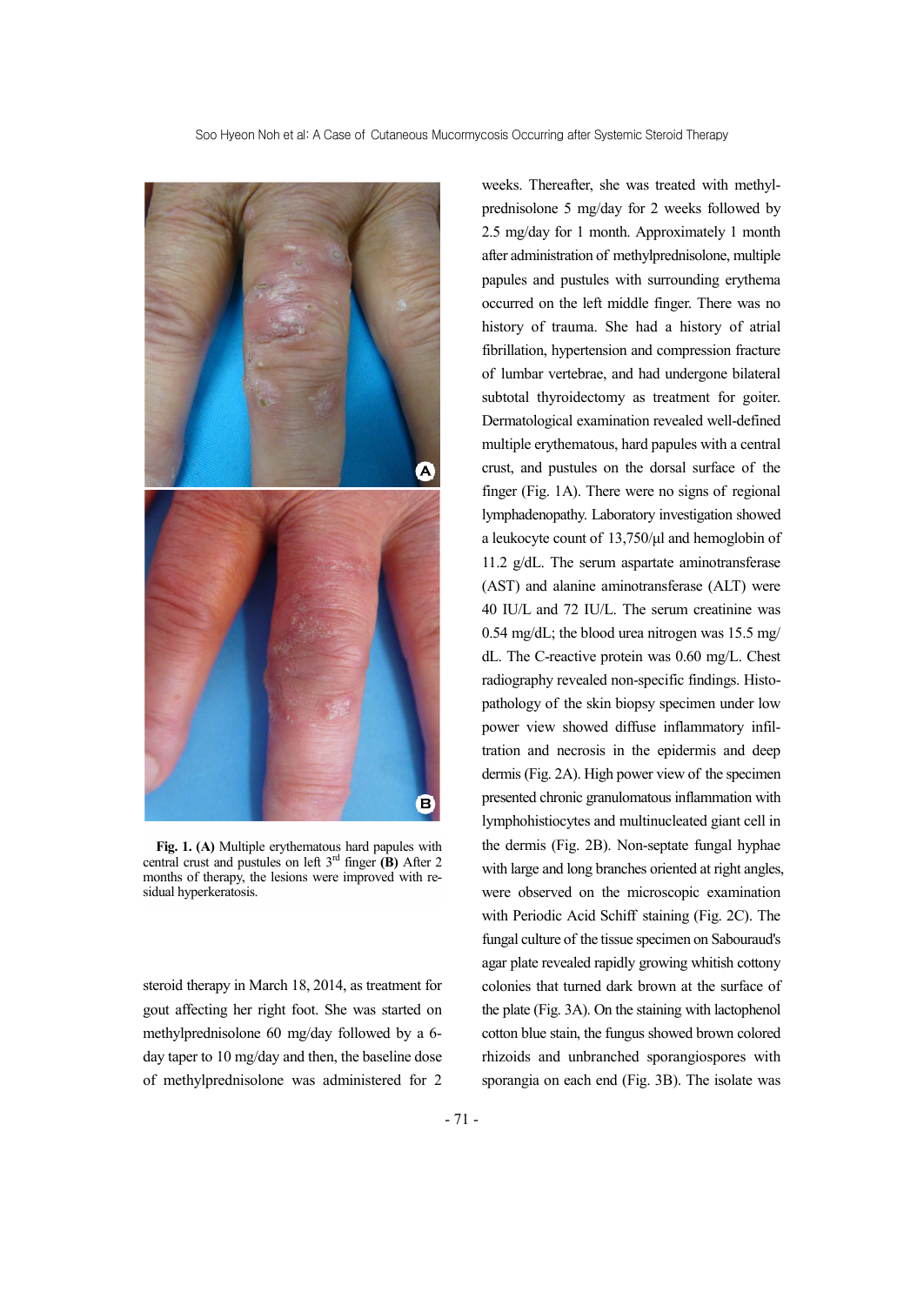

**Fig. 2. (A)** Diffuse inflammatory infiltration with necrosis in the epidermis and deep dermis (H&E  $\times$ 40) **(B)** Chronic granulomatous inflammation including lym phocytes, histiocytes and multi-nucleated giants cell in the dermis (H&E ×400) **(C)** Multiple non-septated broad hyphae in right angle (PAS  $\times$ 400)



**Fig. 3. (A)** Rapidly growing whitish to dark brown colony on Sabouraud's dextrose agar at 25℃ for 4 days **(B)** Brown colored rhizoids and unbranched sporangio spores with sporangia on each end in lactophenol cotton blue  $(\times 100)$ 

identified as belonging to *Rhizopus* species of class *Zygomycetes*. Based on the clinical, histopatholo gical and mycological findings, she was diagnosed with cutaneous mucormycosis. After treatment with itraconazole (200 mg/day) for 2 months, the lesions improved with residual hyperkeratosis (Fig. 1B). The patient has been followed up for 5 months without recurrence of symptoms.

## **DISCUSSION**

Mucormycosis is a rare fungal infection that was first reported by Paltauf in  $1885<sup>4</sup>$ . The causative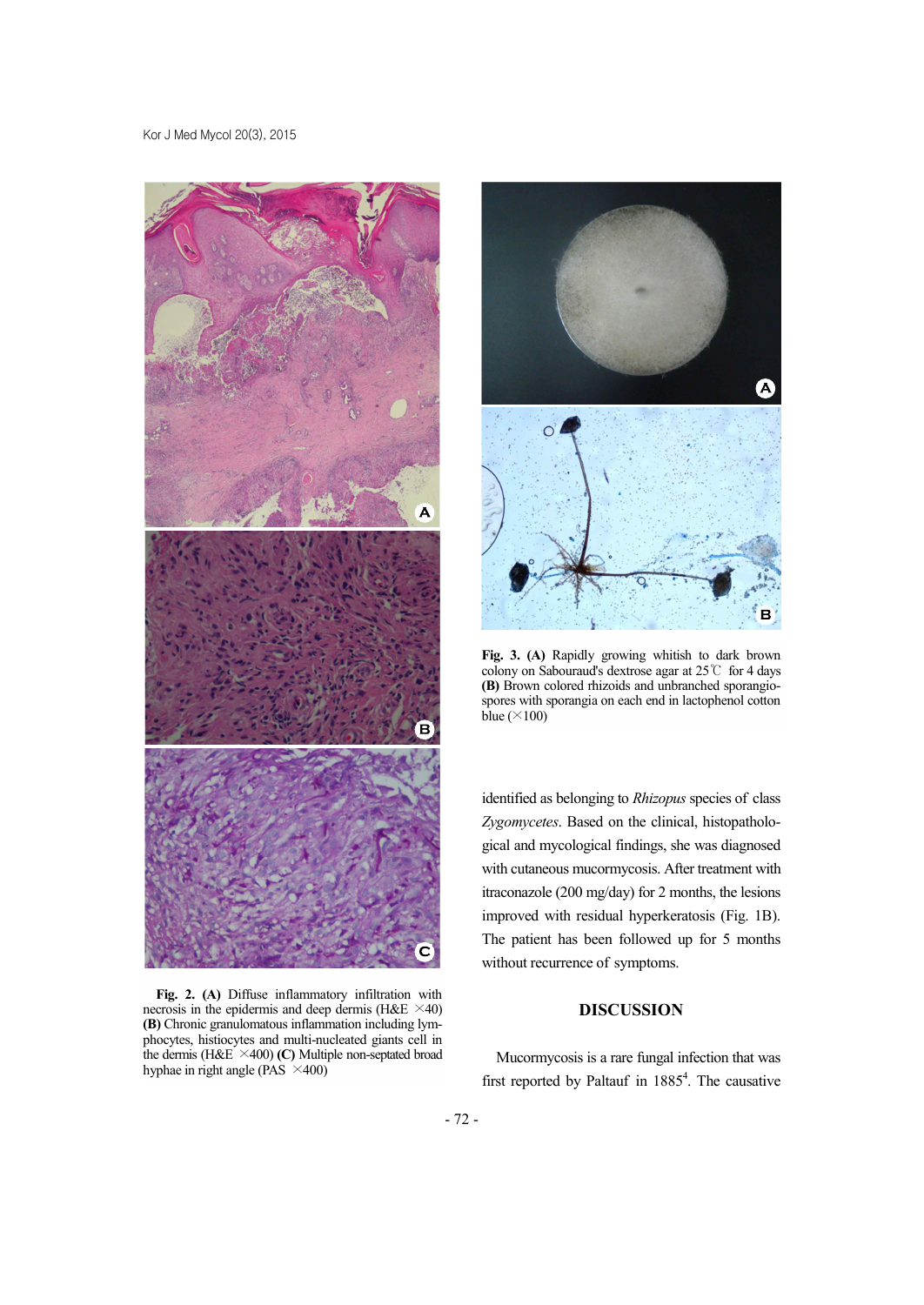agent is a ubiquitous saprophytic fungus of the order *Mucorales* and class *Zygomycetes*. Nine genera are included in the order *Mucorales*. *Rhizopus*, *Absidia*, and *Mucor* are the commonly isolated genera from human tissue $<sup>2</sup>$ .</sup> .

Cutaneous mucormycosis is categorized into two types according to the mode of infection: pri mary implantation of spore into the skin or sec ondary hematogenous dissemination from another source, especially pulmonary<sup>5</sup>. Primary cutaneous mucormycosis was first described by Sutherland- Campbell<sup>6</sup> in 1929, and is of two types<sup>7</sup>. The subacute superficial type is characterized by vesicles or pustules that may progress to eschar. The biopsy specimen does not show characteristic vascular

invasion in this type. The gangrenous type is the more typical form and is characterized by rapidly progressive ulceration and dissemination in immu nocompromised patients<sup>7</sup>.

In the present case, the patient's skin lesions were limited to one finger and consisted of multiple papules and pustules, with no systemic signs and symptoms. Based on the findings, the following differential diagnoses were considered: deep fungal infection, dermal tuberculoid granuloma, vasculitis, and herpetic whitlow. On the skin biopsy, both epidermis and deep dermis showed chronic granulomatous inflammation and fungal hyphae. There were no unusual findings on radiological and laboratory investigation. Since *Rhizopus* was isol-

| Author<br>(Year)                   | Age/<br><b>Sex</b> | Site   | Duration      | Skin lesion                          | Treatment                                                                                                 |
|------------------------------------|--------------------|--------|---------------|--------------------------------------|-----------------------------------------------------------------------------------------------------------|
| Lee et al <sup>11</sup><br>(1989)  | M/54               | Chest  | 10 days       | Black crusted plaque                 | Amphotericin B for 2 weeks                                                                                |
| Choi et al <sup>12</sup><br>(1991) | M/34               | Knee   | Non described | Extensive necrosis<br>with eschar    | Amphotericin B for 40 days                                                                                |
| Jo et al <sup>13</sup><br>(1995)   | M/58               | Thigh  | 1 week        | Erythematous plaque<br>with eschar   | Amphotericin B for 38 days                                                                                |
| Kim et $al14$<br>(1998)            | F/32               | Wrist  | 6 months      | Angular ulceration                   | Ketoconazole for 3 weeks and<br>amphotericin B for 2 weeks                                                |
| Lee et al <sup>15</sup><br>(1999)  | F/53               | Leg    | 4 days        | <b>Black necrosis</b><br>with bullae | Amphotericin B for 8 days                                                                                 |
| Song et al <sup>16</sup><br>(2000) | $\rm{F}/68$        | Shin   | 10 days       | Erythematous plaque                  | Amphotericin B for 23 days                                                                                |
| Seo et al <sup>17</sup><br>(2006)  | F/69               | Wrist  | 10 months     | Angular ulceration                   | Amphotericin B with itraconazole<br>for 40 days                                                           |
| Jun et al <sup>18</sup><br>(2008)  | M/24               | Face   | 17 years      | <b>Extensive crusted</b><br>plaque   | Itraconazole for 10 days and<br>ketoconazole for 4 months with<br>amphotericin B ointment for<br>1 months |
| Yang et $al2$<br>(2010)            | F/77               | Wrist  | 6 months      | Erythematous plaque                  | Non described                                                                                             |
| Our case<br>(2015)                 | F/77               | Finger | 11 months     | Erythematous<br>papulopustule        | Itraconazole for 2 months                                                                                 |

**Table 1.** Reported cases of primary cutaneous mucormycosis in Korean literatures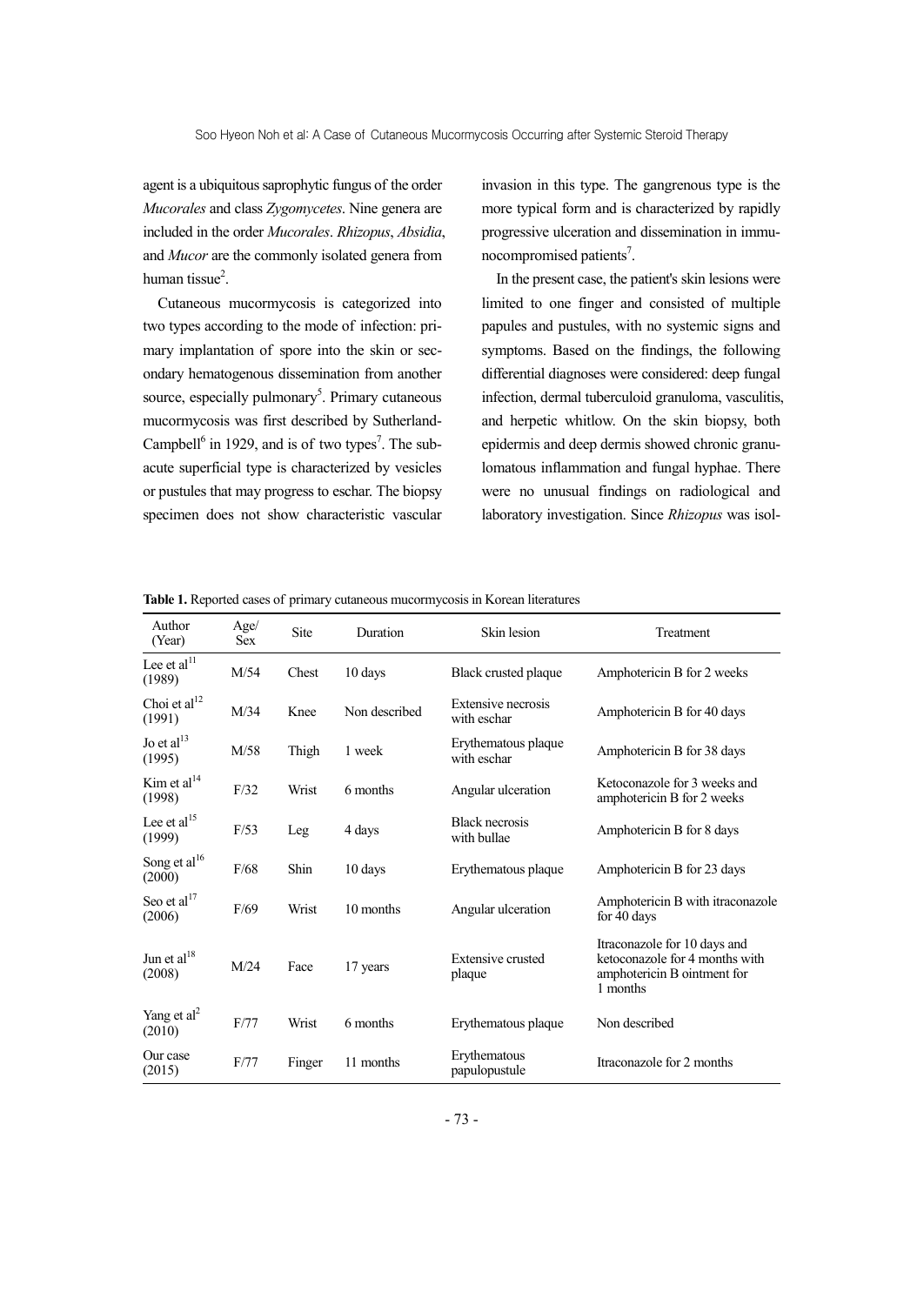ated on the fungal culture, she was diagnosed with the subacute superficial type of primary cutaneous mucormycosis.

Spores cause fungal infection only after over coming the host immune response. When *Rhizopus* is inoculated into healthy animals, it does not induce disease because oxidative metabolites of phagocytic cells are fungicidal for *Rhizopus* hyphae. Besides, cationic proteins called defensins also have a fungicidal effect on *Rhizopus* spores and hyphae<sup>8</sup>. The tissue-invasive hyphae are too large to be engulfed completely by phagocytes while neutro phils have been demonstrated experimentally to impair or kill hyphae<sup>9</sup>. In a study involving animals with diabetes and those administered steroids, in haled spores were shown to have invaded the lung and entered into the bloodstream. Although steroids are thought to influence the host immune system, the precise mechanism has remained largely un  $k$ nown $8$ .

Our patient was administered systemic steroid therapy with methylprednisolone. Her treatment regimen is thought to have induced immunosup pression and the consequent infection.

Most of the reported cases of cutaneous mucor mycosis are of the life-threatening gangrenous type with amphotericin B being the treatment of choice. Liposomal amphotericin B is relatively safe at higher doses due to less nephrotoxity $10$ . . There are reported nine cases in Korean literatures (Table 1). But treatment duration and dosage still remain unclear<sup>17</sup>. And amphotericin B cannot be taken orally. Since our patient refused parenteral therapy, an orally administered alternative was chosen. One study reported successful treatment with oral itraconazole, 200 mg/day for 2 months and the patient became culturally negative $19$ . However, another study found itraconazole as being unreliable against mucormy $\cosis^{10}$ . Since this was

a case of subacute superficial cutaneous mucor mycosis, which is less severe than the gangrenous type, we treated her with itraconazole monotherapy (200 mg/day). After 2 months of treatment, the skin lesions had improved with residual hyper keratosis.

In conclusion, this case suggests that treatment with steroids or immunosuppresants can cause deep fungal infection, although its incidence has decreased with the improved infection control measures and hygienic practices for care of immu nocompromised patients. In addition, the rare sub acute superficial type of cutaneous mucormycosis with milder symptoms than that of the gangrenous type, is amenable to cure with itraconazole monotherapy.

#### **Conflict of interest**

The authors declare that they have no conflicts of interest in the research.

# **REFERENCES**

- 1. Jang HS, Moon DC, Kwon KS, Chung TA. A case of Rhinocerebral mucormycosis in a diabetic woman. Ann Dermatol 1991;3:145-152
- 2. Yang JH, Kim SK, Lee SY, Lee JS, Park YL, Whang KU. A case of cutaneous mucormycosis mimicking sporotrichosis. Korean J Dermatol 2010;48:449-452
- 3. Tehmeena W, Hussain W, Zargar HR, Sheikh AR, Iqbal S. Primary cutaneous mucormycosis in an immunocompetent host. Mycopathologia 2007;164: 197-199
- 4. Paltauf A. Mycosis mucorina. Ein Beitrag zur Kenntniss der menshlichen Fadenpilzer Krankugen. Virchows Arch Pathol Anat 1885;102:543-563
- 5. Ameen M, Arenas R, Mrtinez-Luna E, Reyes M, Zacarias R. The emergence of mucormycosis as an important opportunistic fungal infection:five cases presenting to a tertiary referral center for mycology.